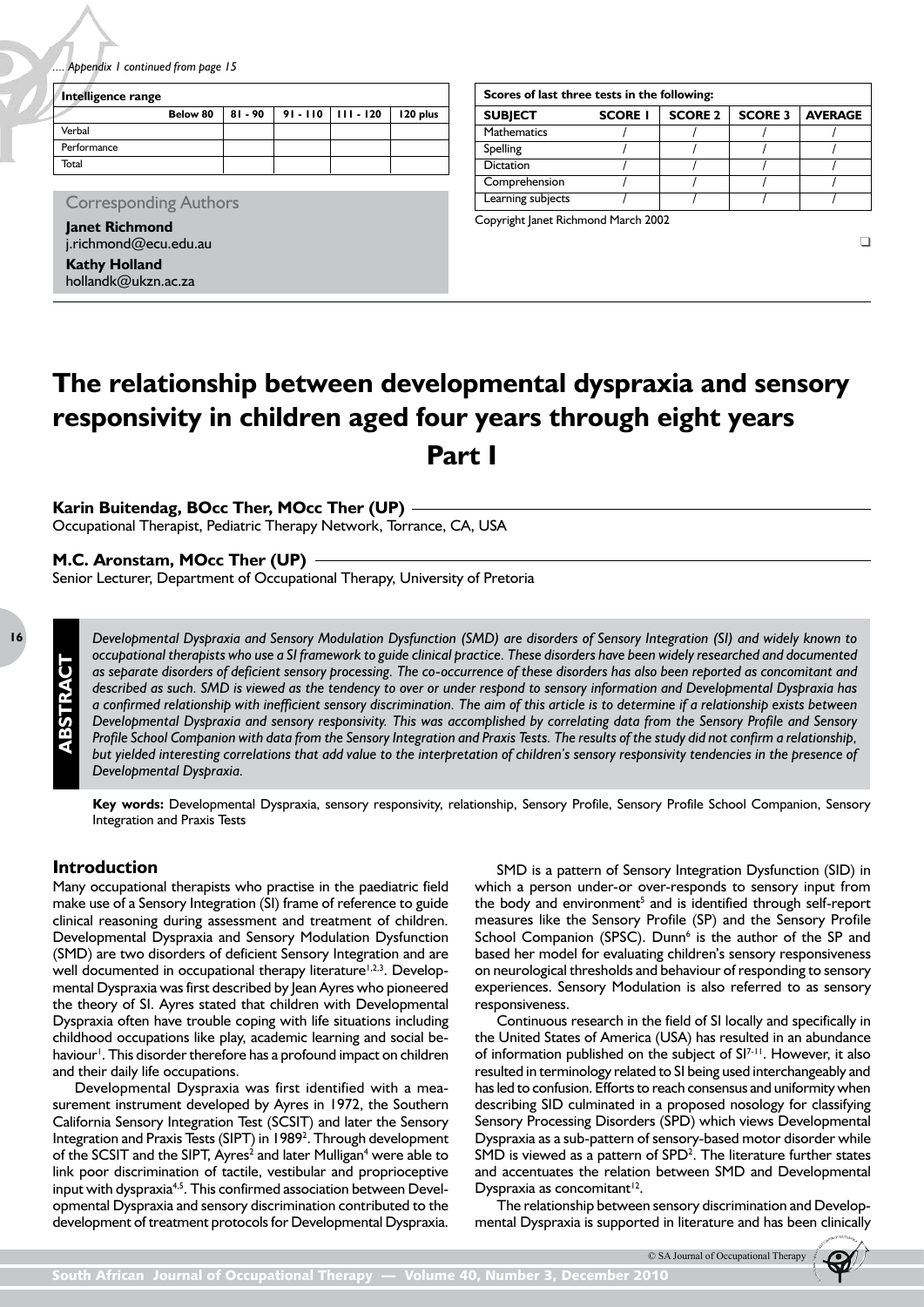observed in practice through formal testing with the SIPT. Another relationship of interest that has been observed in clinical practice is the prevalence of SMD in children with Developmental Dyspraxia. This relationship is however only regarded as a concomitant relationship. Review of literature on Developmental Dyspraxia accentuated the role of information processing in praxis. The information processing model makes provision for sensory modulation in the praxis process with the inclusion of stimulus identification as one of the first steps in ideation. It is posited that stimulus detection (sensory registration) must take place before identification and fits with Murray-Slutsky's<sup>13</sup> model of registration, orientation and arousal to sensory stimuli. Thus, considering clinical experience in practice and the information in literature, the question arose as to what the relationship is between Developmental Dyspraxia and sensory responsiveness? This study was directed at determining if a relationship existed and what the nature of such a relationship was.

# **Literature review**

# Merging the frameworks that underpin developmental dyspraxia and sensory modulation dysfunction

Ayres pioneered the theory of SI and she defined it as the organisation of sensory input for use<sup>14</sup>. A SI framework guides intervention protocols, specifically pertaining to different SI dysfunctions. Developmental Dyspraxia is a dysfunction of sensory integration and is defined as a developmental difficulty with planning unfamiliar movements resulting from poor body scheme, which is based in turn on poor processing of sensation, especially visual, vestibular, proprioceptive and tactile<sup>15</sup>.

SI is one of the frameworks that underpin Developmental Dyspraxia as a construct. From a SI perspective, it is essential to have knowledge of the three processes of praxis in order to understand Developmental Dyspraxia. One of these processes namely ideation, motor planning and motor execution are usually implicated when praxis is deficient. Developmental Dyspraxia consists of four types of dyspraxia that were derived from factor and cluster analysis of the SIPT results. Ayres and Mulligan<sup>16</sup> identified the following types of dyspraxia: Visiodyspraxia, somatodyspraxia, bilateral integration and sequencing deficits and dyspraxia on verbal command<sup>17</sup>. Dyspraxia on verbal command, though not considered a pure SI dysfunction, has a linguistic as well as a postural component, and is most discrete in the way that it manifests in children<sup>5</sup>. The researcher elected to include dyspraxia on verbal command in the research study based on clinical observations in practice. The above mentioned forms of Developmental Dyspraxia are the result of inefficient sensory discrimination which is central to this construct and a SI framework.

The Motor Learning Framework frame of reference also underpins Developmental Dyspraxia and consists of two models of which the closed-loop model is one. This model uses sensory feedback to acquire and refine acquired skills while the second model, an open-loop model, makes use of a pre-planned action sequence without using feedback to plan and execute motor actions<sup>18</sup>. Skill acquisition is also dependent on phases of learning, types of feedback, practice and types of tasks. These factors determine how a skill is learnt, practised and refined<sup>19</sup>. Motor learning further builds on the premise that acquisition of skill should be contextual and meaningful and thus has a shared perspective with SI of context dependent intervention that elicits an adaptive response.

In addition, motor learning encompasses information processing that entails cognitive processes and presumes that learning cannot take place without considering perception and cognition<sup>20</sup>. In SI and Developmental Dyspraxia, information processing occurs in the interval between the stimulus and the actual motor movement. This interval includes stimulus recognition and identification as well as response selection and fits with the ideation phase described by Ayres. Another dimension of information processing proposed by Bruner (as quoted by May-Benson<sup>21</sup>), is that intention (ideation) is accompanied by an increased arousal state. In order to identify a stimulus enough attention should be generated to detect the stimulus. This concept is very similar to the $21$  registration, orientation and arousal process associated with sensory modulation and proposed by Murray-Slutsky<sup>17</sup>.

Praxis is thus, from a SI and motor learning perspective, dependent on sensory processing, information processing and adequate amounts of Central Nervous System (CNS) arousal. Inadequate or too much arousal of the CNS could potentially impact on information and sensory processing and affect a practic process such as ideation. CNS arousal is also central to the construct of sensory modulation.

Sensory modulation is the ability to regulate and manage one's responses to sensory input in a graded and adaptive manner<sup>8</sup>. Deficient sensory modulation results in SMD which is the tendency to over-or under respond to sensory input disproportional to the input<sup>22</sup>. For the purpose of this study the SMD sub-patterns of sensory under-repsonsiveness (SUR) and sensory over-responsiveness (SOR) are discussed.

SUR is the tendency to respond less to sensory stimuli in the environment and not to detect incoming sensory information that can lead to apathy, lethargy and impeded socialisation and exploration $12$ . SOR on the other hand, is the tendency to respond to sensation faster, with more intensity or for a longer duration. Behaviours in children with SOR range from active, negative, impulsive or aggressive to withdrawal or avoidance of sensation<sup>12</sup>. Although Dunn<sup>6</sup> uses a classification system of high and low thresholds to describe children's sensory modulation tendencies, the researcher elected to use the term SUR to group Dunn's high threshold quadrants (poor registration and sensory seeking) and SOR for low threshold quadrants (sensory sensitive and sensation avoiding).

Apart from the sub-patterns of SMD the process of detecting sensory information is critical. Murray-Slutsky identified three phases of sensory modulation which are registration, orientation and arousal<sup>13</sup>. These phases of modulation link up with the stages of information processing related to ideation and give substance to Bruner's<sup>21</sup> proposal that ideation (intention) is accompanied by increased arousal. Thus, if under- or over responsiveness occurs, resulting in reduced detection of sensory input and leading to CNS under-arousal, or, in a more intense and longer response to sensory input leading to an over-aroused CNS, intention (ideation) can be affected which in turn could impact on praxis and result in dyspraxia.

**17**

## **Aim of the study**

This study aimed at investigating the relationship between Developmental Dyspraxia and sensory responsiveness. This was accomplished by:

- ✥ Investigating if a relationship existed between Developmental Dyspraxia and sensory responsivity.
- ✥ Determining if a relationship existed between types of Developmental Dyspraxia and sensory under-or over-responsiveness of sensory systems.
- ✥ Determining if specific items on the SP and SPSC were related to different types of Developmental Dyspraxia. This objective was amended after consultation with the statistician and consideration of the results of the research aim, and objectives one and two. It was decided to rather examine the internal consistency reliability of the research data set of the SP and SPSC.

## **Methodology**

The research study was a non-experimental correlational study which examined the relationship among variables. Sampling was purposive and the eventual sample size was 73 children.

#### The Sample

The sample consisted of children tested in the researcher's occupational therapy practice as well as children tested in Gauteng and the Western Cape by occupational therapists who are SIPT certified and who provided data for the research study. No data was received from occupational therapists based in the Free State (Bloemfontein) although a number of therapists in this Province were requested to provide data for the study. Children were included in the study who were namely aged 4 years to eight years 11 months, were

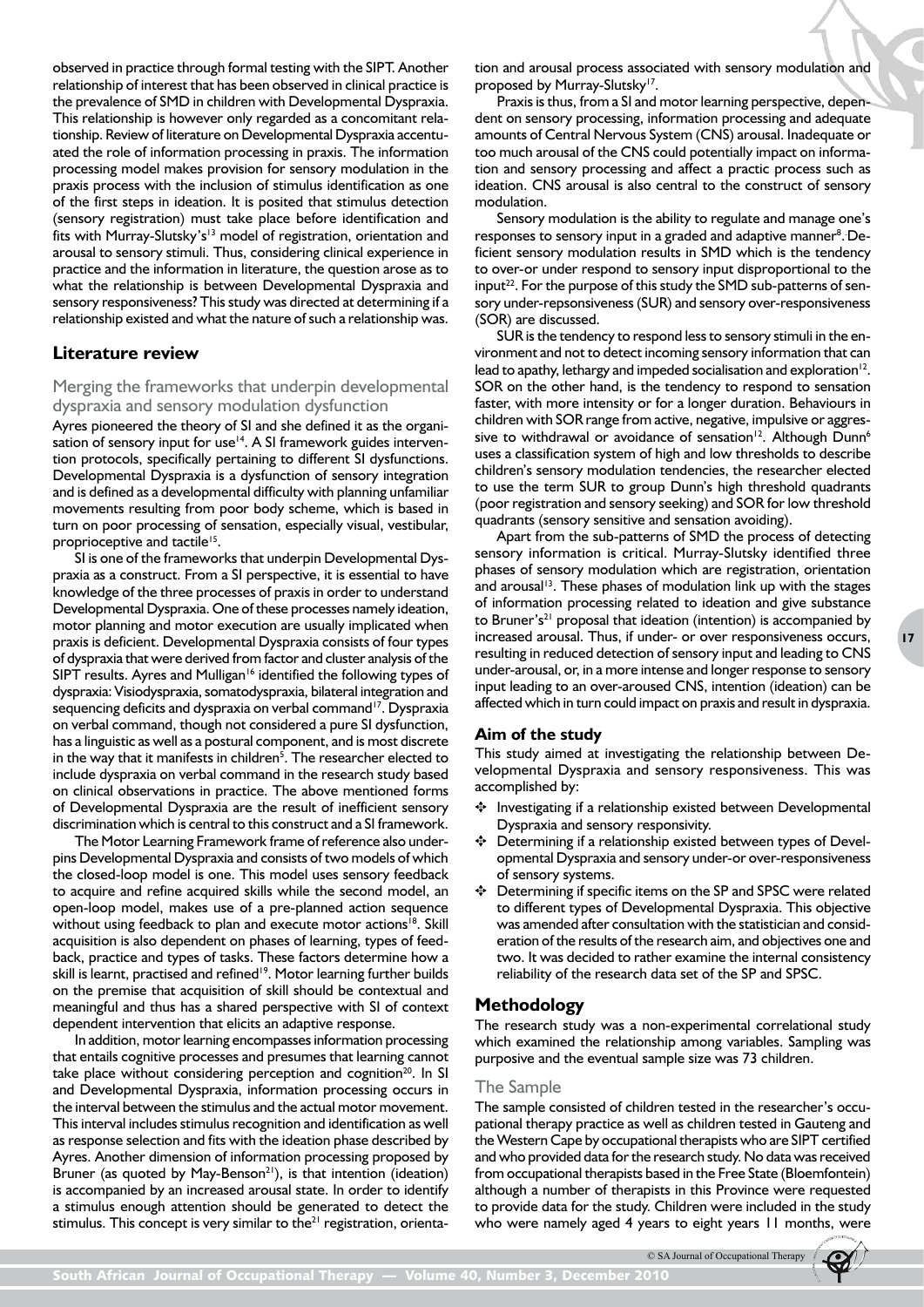diagnosed with Sensory Integration Dysfunction, more specifically with developmental dyspraxia identified through the SIPT and who could speak English and Afrikaans as instructions are available in these languages. Children were excluded if their condition was not purely developmental i.e. they suffered from neurological conditions or had acquired neurological damage.

#### Measurement Instruments

The measurement instruments used in the study were the Sensory Integration and Praxis Tests<sup>4</sup>, the Sensory Profile<sup>6</sup> and the Sensory Profile School Companion<sup>23</sup>.

The SIPT has been in use in South Africa since 2006 and requires skill and expertise of the tester to administer the test according to prescribed norms. Occupational therapists certified in the use of the SIPT undergo a certification process offered by the South African Institute for Sensory Integration (SAISI). The SIPIT is a comprehensive, standardised battery of tests used to identify and measure sensory integration deficits in children 4 years old to 8 years 11 months. The SIPT consists of 17 individual tests that have been categorised into four overlapping areas (a) form and space perception tests; (b) somatic and vestibular sensory processing tests; (c) praxis tests; and (d) bilateral integration and sequencing tests<sup>24</sup>. It takes about two hours to administer the SIPT in its entirety. Evidence for construct validity, discriminant validity and test-retest reliability are reported in the SIPT Manual<sup>25</sup>.

**The SIPT** is scored and interpreted through use of computerised scoring where the subject's raw scores are entered into the SIPT scoring programme and raw scores are converted to standard deviation (SD) scores. SIPT test results are expressed in SD scores. Scores between -1.0 SD and +1.0S D are considered in the average range, whereas scores below -1.0 suggest possible problems<sup>26</sup>. The SIPT computer generated report consists of a 15 page report. It briefly describes each test and the obtained standard score, has a summary bar graph that shows the major results, lists various scores such as the Standard error of measurement (SEM), SD scores, measurements of lateral function and an audit of test data. The last page contains a summary graph comparing the child's SD scores to the significant cluster group mean scores.

**The Sensory Profile (SP)** consists of 125 items. It is a judgment- based caregiver questionnaire. Each item describes the child's responses to various sensory experiences. The caregiver who has daily contact with the child completes the questionnaire by reporting the frequency with which these behaviours occur (always, frequently, occasionally, seldom or never). The therapist then scores the responses on the questionnaire. Certain patterns of performance on the Sensory Profile are indicative of difficulties with sensory processing and performance. Items on the SP questionnaire unite to form nine meaningful groups or factors and the 125 items of the questionnaire are grouped into three main sections: Sensory processing, modulation, behavioural, and emotional responses<sup>6</sup>.

The three sections of the SP are divided into four quadrants that describe the child's neurological threshold and their related behaviours and include Low Registration, Sensation Seeking, Sensory Sensitivity, and Sensation Avoiding. The child's score will either be much less than most people, similar to most people, more than most people or much more than most people in each quadrant<sup>6</sup>.

The **Sensory Profile School Companion (SPSC)** is a standardised assessment tool for measuring a (child's) processing abilities and their effect on the child's functional performance in the classroom and school environment. It is intended to be used as part of a comprehensive performance assessment of children, ages 3 years to 11 years 11 months. The Sensory Profile School Companion results, when combined with findings from the Sensory Profile caregiver questionnaire, provide a comprehensive view of a child's performance in different contexts. The teacher and caregiver each provide unique perspectives of the student's performance<sup>23</sup>.

The questionnaire consists of 62 items. The items are organised into four sensory groups: Auditory, visual, movement, touch and behaviour. The teacher who has routine contact with the child completes the questionnaire by reporting the frequency with which behaviours occur (almost always, frequently, occasionally, seldom,

or almost never) in the classroom. Responses are scored and the occupational therapist looks at performance patterns that may indicate sensory processing difficulties. The questionnaire yields four quadrant scores (registration, seeking, sensitivity and avoiding), four school factor scores (school factors 1, 2, 3 and 4) and section scores for four sensory groups and one behaviour group (auditory, visual, movement, touch and behaviour) $23$ .

Construct validity, internal consistency and test-retest reliability of both the SP and SPSC is reported in the respective manuals of the SP and SPSC<sup>6,23</sup>.

## Procedure

Data collection was done by the researcher and occupational therapists recruited to provide data for this study. Occupational therapists certified in the use of the SIPT were approached and asked to contribute test results of children who had been tested with the SIPT in their private practices. Recruitment of therapists was focused on large cities where there was a higher concentration of SIPT certified occupational therapists. Twenty-two therapists from Johannesburg (and surrounds), Pretoria, Bloemfontein and Cape Town were recruited of whom ten actively contributed to the study. They were informed about the procedures for data collection and provided with the SP and SPSC to administer on the children for whom consent had been obtained to participate in the study. Informed consent forms (parental, teacher, principal and occupational therapist), assent forms (children seven years and older) and data collection guidelines were also given once they agreed to partake.

SP and SPSC questionnaires were returned to the researcher and scored with a computer software package (SP or SPSC Select Scoring Assistant). SIPT computer reports were provided by the therapists and page 15 where the subject's performance was likened to the SIPT groups identified from cluster analysis were used. Dsquared values from the four SIPT groups were recorded as well as the quadrant, section and item scores of the SP and SPSC for subsequent data analysis.

The four SIPT groups that represent Developmental dyspraxia were: **SIPT 1** = **Bilateral integration and sequencing** deficits (SIPT Group 1 is listed as Low Average Bilateral Integration and Sequencing which does not necessarily reflect dysfunction, but the researcher selected this group to indicate a practic dysfunction when the SIPT scores of a subject were in the deficient range on the following SIPT tests: Graphestesia (GRA), Oral Praxis (OPr), Sequencing Praxis (SPr), Bilateral Motor Coordination (BMC) and Standing Walking Balance (SWB). These scores were in contrast to the rest of the SIPT test scores which were not necessarily in the deficient range); **SIPT 2**= **Generalised sensory integration dysfunction; SIPT 3**= **Dyspraxia on verbal command**; and SIPT 4= **Visio- and somato-dyspraxia.** 

### Data Analysis

The following analyses were carried out:

- ✥ In order to investigate whether there was a relationship between DD and sensory responsiveness as well as if a relationship existed between types of DD and SUR and SOR D-squared value scores from the SIPT were correlated with section and quadrant scores of the SP and the SPSC. A non-parametric test namely the Spearman's rank-order correlation coefficient was used to calculate the relationship between variables. The significance level was taken at 90%. Exploratory analysis and frequency distributions were also done to shed light on the response tendencies of caregivers and teachers.
- Internal consistency of items of the SP and SPSC were computed in fulfilment of an amended objective three. This was done by means of the Cronbach Alpha Coefficient.
- ✥ Frequencies were calculated of the data set to isolate the SMD population from those without SMD and to calculate the representation of the four SIPT groups in the SMD sample. This was used in clinical analysis of data to examine demographics of the sample and to view the data set from a different perspective.

© SA Journal of Occupational Therapy

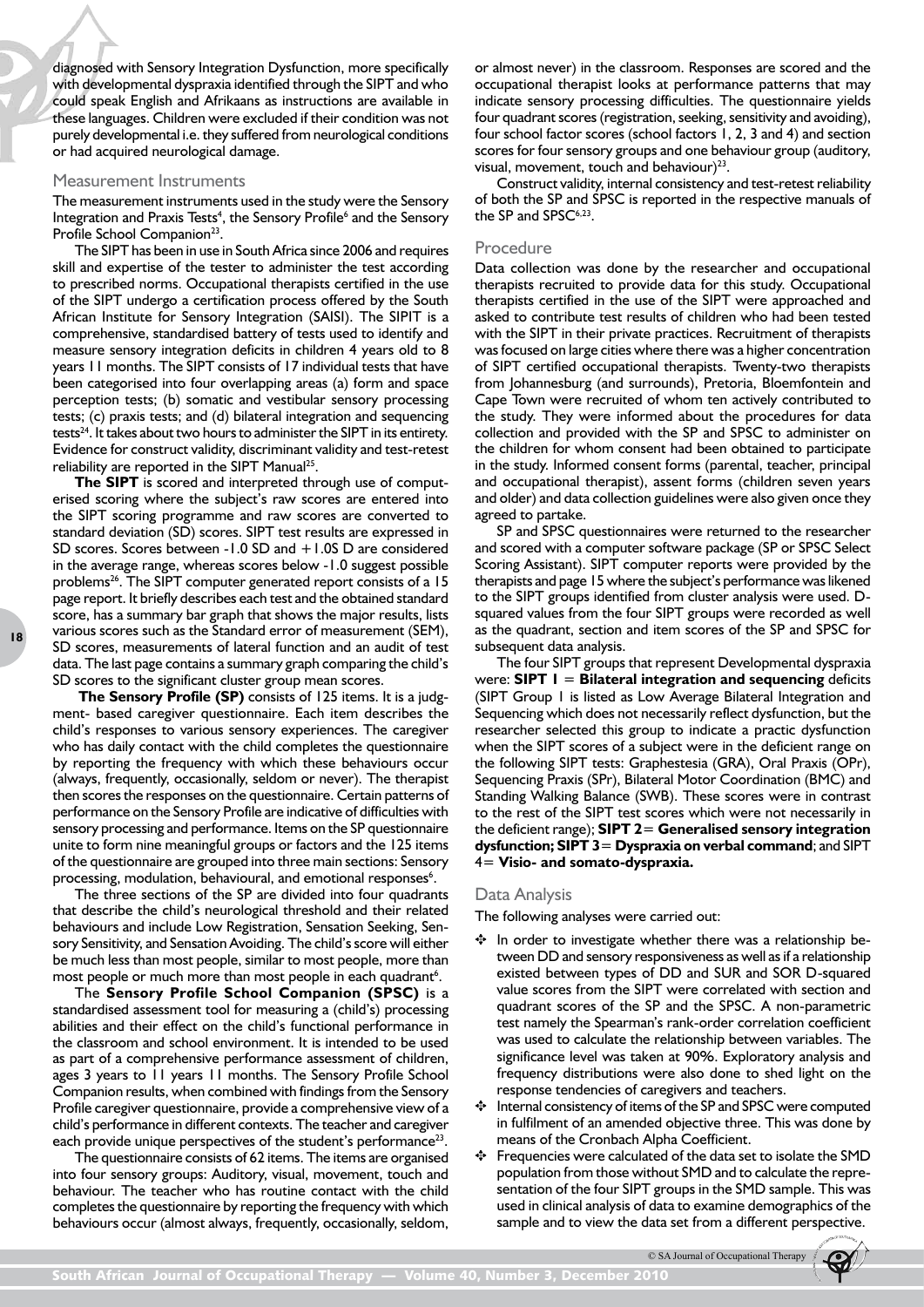# **Results**

The correlations between SIPT groups (Developmental Dyspraxia) and sensory responsivity (quadrant and section scores of the SP and SPSC) did not reveal any significant strong positive relations. Some weak inverse correlations and one significant weak positive correlation were observed between SIPT groups and quadrant scores. The weak positive correlation was between SOR and generalised SI dysfunction ( $p=0.068$ ;  $r=0.214$ ) and was later repeated between generalised SI dysfunction and vestibular SOR  $(p=0.051; r=0.228).$ 

Correlations between SIPT groups one to four and sensory systems that were also represented by SOR and SUR again revealed weak to significantly weak inverse correlations. The number of possible correlations compared to the actual correlations that were observed was disappointing. The correlations that were observed are given in *Table I*. They are reported in terms of the objectives one and two (objective two is divided into objectives 2a and 2b) to provide for more detailed analysis of data.

Objective three was amended and examined the internal consistency reliability of the data set obtained from the SP and SPSC. The alpha values of variables (items) were computed instead of sections of the SP and SPSC as section scores were used in the correlational analysis to examine relationships with Developmental Dyspraxia. Cronbach Alpha Coefficient of items of the SP and SPSC revealed high internal consistency reliability for the SPSC with Alpha values ranging from 0.7 to 0.8. The SP's Alpha values varied more and ranged from 0.3 to 0.9 which suggests fluctuating internal consistency reliability for the SP. Two factors appeared to have influenced the Alpha values of the SP namely the number of items per section with fewer items lowering the Alpha value and response tendencies of caregivers. The Alpha values of the SP are given in *Table II* to illustrate the variety and range.

# **Discussion**

This study was aimed at determining if a relationship existed between Developmental Dyspraxia and sensory responsivity by correlating of SIPT, SP and SPSC scores. Statistical analysis of the data set produced inverse correlations between certain SIPT groups and sensory systems, SUR and SOR. One significant weak correlation was found between SOR and generalised SI dysfunction. These results did not support a relation, but the inverse correlations and one positive correlation are discussed in terms of the interpretation and implications associated therewith.

The positive correlation between SOR and generalised SI dysfunction ( $p=0.068$ ;  $r=0.214$ ) and later repeated with SOR of the vestibular system  $(p=0.051; r=0.228)$  is worth noting. It is inferred that in the case of generalised SI dysfunction there is a probability that SOR will occur and as such either result in avoidance behaviour or withdrawal. If this is the case SOR may very well contribute to the severity of this dysfunction. Should avoidance and withdrawal cause less exposure to sensory experiences it is possible that processes of praxis such as ideation and motor planning are affected. This correlation warrants further investigation into the relation of SOR with generalised SI dysfunction.

Another observation from the results is the number of negative correlations between a bilateral integration and sequencing (BIS) deficit and SUR (one correlation) ( $p=0.076$ ;  $r=-0.208$ ) and SOR (four correlations) ( $p=0.08$ ;  $r=-0.205$ ); ( $p=0.041$ ;  $r=-0.023$ );  $(p=0.064; r=-0.217)$ ; (p=0.046; r= -0.046) which leads to the researcher questioning the role of sensory responsivity in BIS deficits. The inverse correlations suggested that the closer the fit to a BIS deficit, the smaller the tendency of SUR or SOR. The deduction would then be that if reduced sensory responsivity occurs together with BIS deficits, the relationship would be concomitant and not causal. It is possible that sensory discrimination is the primary basis for BIS deficits and that there is a breakdown of vestibular and proprioceptive processing after stimulus detection. Such a breakdown would be at the feed-forward and feedback level of information processing and consequently impact on the motor planning and motor execution level of praxis.

*Table I: Summary of Correlations between SIPT Groups, SUR, SOR, Quadrants and Sensory Systems of the SP and SPSC*

| <b>OBJECTIVE 1:</b> Relation between Developmental Dyspraxia and SUR and SOR |  |  |
|------------------------------------------------------------------------------|--|--|
|                                                                              |  |  |

| <b>OBJECTIVE 1:</b> Relation between Developmental Dyspraxia and SOR and SOR                   |                                                                              |              |  |  |  |
|------------------------------------------------------------------------------------------------|------------------------------------------------------------------------------|--------------|--|--|--|
| SP: SUR                                                                                        | $S$ IPT $\mathsf{I}$ :                                                       | $r = -0.208$ |  |  |  |
|                                                                                                | <b>BIS</b> deficit                                                           | $p = 0.076$  |  |  |  |
| SP: SOR                                                                                        | $S$ IPT $\mathsf{I}$ :                                                       | $R = -0.205$ |  |  |  |
|                                                                                                | <b>BIS</b> deficit                                                           | $p = 0.08$   |  |  |  |
| SP&SPSC: SOR                                                                                   | $S$ IPT $\exists$ :                                                          | $r = -0.023$ |  |  |  |
|                                                                                                | <b>BIS</b> deficit                                                           | $p = 0.041$  |  |  |  |
| <b>OBJECTIVE 2a:</b> Relation between types of dyspraxia and SUR and SOR<br>of sensory systems |                                                                              |              |  |  |  |
| SP (auditory) SUR                                                                              | $SIPT4$ :                                                                    | $r = -0.246$ |  |  |  |
|                                                                                                | Visio- and somatodyspraxia                                                   | $p = 0.035$  |  |  |  |
| SP (touch) SOR                                                                                 | $S$ <b>PT</b> $\mathbf{F}$                                                   | $r = -0.217$ |  |  |  |
|                                                                                                | <b>BIS</b> deficit                                                           | $p = 0.064$  |  |  |  |
|                                                                                                | $S$ IPT $\exists$ :                                                          | $r = -0.249$ |  |  |  |
|                                                                                                | <b>BIS</b> deficit                                                           | $p = 0.033$  |  |  |  |
| SPSC (auditory) SOR                                                                            | $S$ IPT $3$                                                                  | $r = -0.231$ |  |  |  |
|                                                                                                | Dyspraxia on verbal command                                                  | $p = 0.049$  |  |  |  |
|                                                                                                | $SIPT$ 4:                                                                    | $r = -0.228$ |  |  |  |
|                                                                                                | Visio- and somatodyspraxia                                                   | $p = 0.051$  |  |  |  |
|                                                                                                | $S$ <b>PT</b> 1:                                                             | $r = -0.233$ |  |  |  |
| SPSC (movement) SOR                                                                            | <b>BIS</b> deficit                                                           | $p = 0.046$  |  |  |  |
|                                                                                                | $SIPT$ 2:                                                                    | $r = 0.228$  |  |  |  |
|                                                                                                | Generalised SI dysfunction                                                   | $p = 0.051$  |  |  |  |
| SPSC (touch)                                                                                   | $S$ <b>IPT</b> $\mathbf{I}$ :                                                |              |  |  |  |
| <b>SOR</b>                                                                                     | <b>BIS</b> deficit                                                           | $p = 0.079$  |  |  |  |
|                                                                                                | <b>OBJECTIVE 2b:</b> Relation between types of dyspraxia and sensory systems |              |  |  |  |
|                                                                                                | $S$ IPT $\exists$ :                                                          | $r = 0.200$  |  |  |  |
| SP (auditory)                                                                                  | <b>BIS</b> deficit                                                           | $p = 0.089$  |  |  |  |
|                                                                                                | $SIPT4$ :                                                                    | $r = -0.225$ |  |  |  |
|                                                                                                | Visio- and somatodyspraxia                                                   | $p = 0.054$  |  |  |  |
| SPSC (auditory)                                                                                | $S$ IPT $\exists$ :                                                          | $r = -0.226$ |  |  |  |
|                                                                                                | <b>BIS</b> deficit                                                           | $p = 0.053$  |  |  |  |

**<sup>19</sup>**

| Table II: Summary of the Cronbach Coefficient Alpha for the Variables of |  |  |  |
|--------------------------------------------------------------------------|--|--|--|
| Sections of the SP                                                       |  |  |  |

| <b>SP Variables</b>         | Alpha      | <b>SP Variables</b> | <b>Alpha</b> |  |  |
|-----------------------------|------------|---------------------|--------------|--|--|
| Items I-8                   | 0.76416    | *Items 75-84        | *0.679059    |  |  |
| Items $9-17$                | 0.718299   | *Items 85-91        | $*0.613773$  |  |  |
| *Items 18-28                | $*0.65226$ | *Items 92-95        | *0.570404    |  |  |
| Items 29-46                 | 0.81147    | *Items 96-99        | *0.535083    |  |  |
| Items 47-53                 | 0.707572   | Items   00-116      | 0.88156      |  |  |
| Items 54-65                 | 0.922545   | Items 117-122       | 0.708806     |  |  |
| Items 66-74                 | 0.861622   | *Items 123-125      | $*0.385411$  |  |  |
| *Items with low Alpha Value |            |                     |              |  |  |

There were also three significant but weak inverse correlations between visio- and somatodyspraxia and the auditory system and SUR ( $p=0.035$ ; r = -0.246) or SOR ( $p=0.051$ ; r = -0.228);  $(p=0.054; r=-0.225)$  of the auditory system. The inverse relation suggests that detection of auditory input in this type of Developmental Dyspraxia is not problematic and is in agreement with factor analysis of the SIPT where the 'praxis on verbal command' test score is the highest SIPT score in the group that indicates dysfunction<sup>5</sup>. Although auditory detection may not be a problem with this type of dyspraxia, caution should be used against assuming that language will be good. Poor ideation in visio- and somatodyspraxia is presumably not the result of poor language as language is a cortical function<sup>21</sup>. The inverse relationship between auditory function and visio- and somatodyspraxia is thus supportive of the possibility that poor ideation is caused by factors other than poor auditory detection that could impact on auditory processing and subsequently on language.

The final weak inverse relation under discussion is between dyspraxia on verbal command and SOR of the auditory system  $(p=0.049; r=-0.231)$ . This relationship infers in the case of dyspraxia on verbal command that insufficient detection of auditory input is not the result of SOR of the auditory system. Poor auditory detection is therefore not due to avoidance of auditory input or 'shutdown' as a result of exposure to auditory input. The author proposes that SUR of the auditory system may be implicated as this phenomenon was observed in clinical practice. This proposal is however purely based

© SA Journal of Occupational Therapy